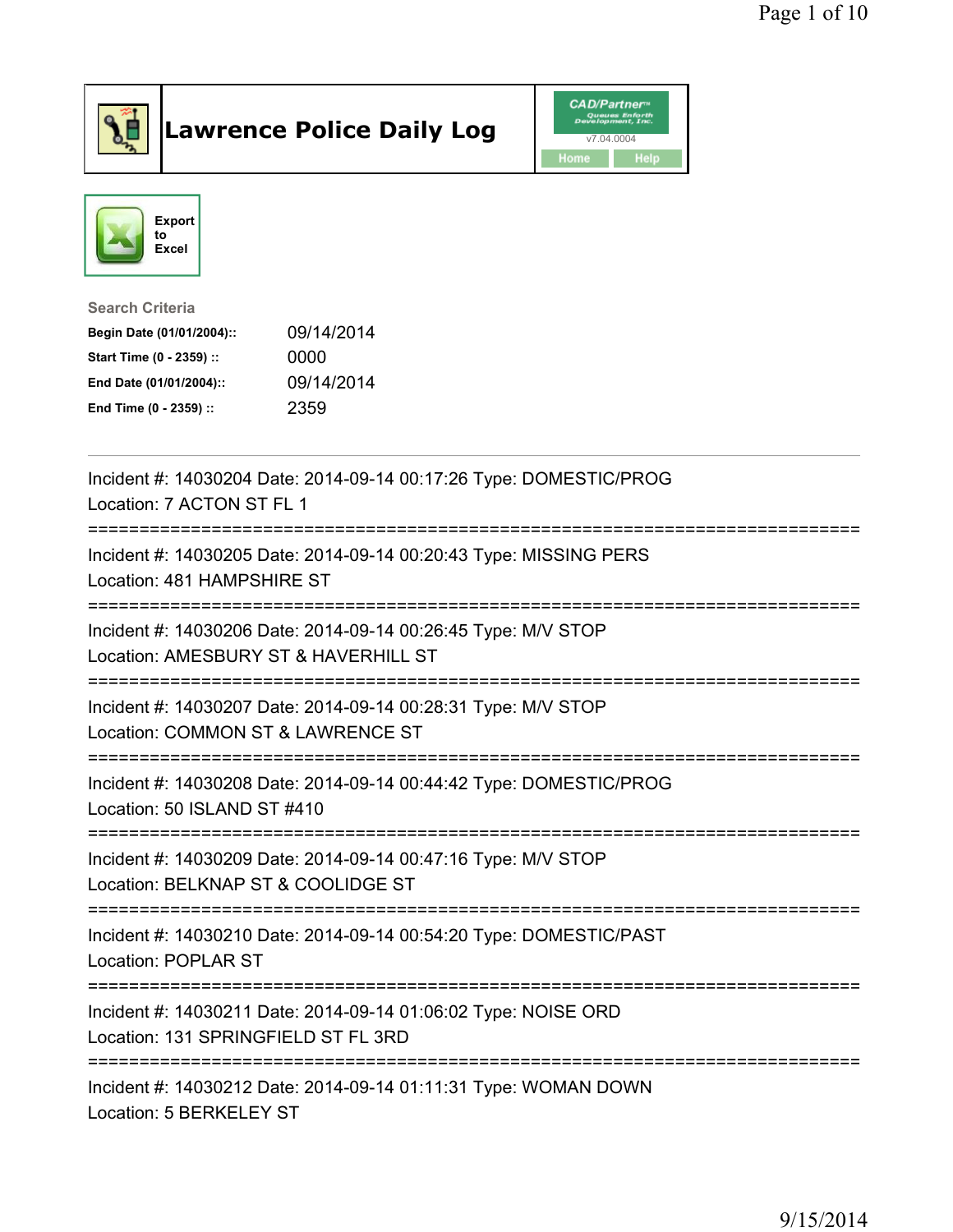| Incident #: 14030213 Date: 2014-09-14 01:21:15 Type: FIGHT<br>Location: 130 COMMON ST                                                                |
|------------------------------------------------------------------------------------------------------------------------------------------------------|
| Incident #: 14030214 Date: 2014-09-14 01:32:45 Type: SUS PERS/MV<br>Location: 71 COOLIDGE ST                                                         |
| Incident #: 14030215 Date: 2014-09-14 01:56:15 Type: M/V STOP<br>Location: HAVERHILL ST & WEST ST<br>=======================                         |
| Incident #: 14030216 Date: 2014-09-14 02:04:02 Type: NOISE ORD<br>Location: 117 LOWELL ST FL 3                                                       |
| Incident #: 14030217 Date: 2014-09-14 02:10:36 Type: M/V STOP<br>Location: HAVERHILL ST & OXFORD ST                                                  |
| Incident #: 14030218 Date: 2014-09-14 02:12:04 Type: MV/BLOCKING<br>Location: 74 BAILEY ST                                                           |
| Incident #: 14030219 Date: 2014-09-14 02:17:47 Type: M/V STOP<br>Location: 2 MUSEUM SQ                                                               |
| Incident #: 14030220 Date: 2014-09-14 02:36:19 Type: M/V STOP<br>Location: DAISY ST                                                                  |
| Incident #: 14030221 Date: 2014-09-14 02:38:51 Type: M/V STOP<br>Location: AMESBURY ST & HAVERHILL ST                                                |
| Incident #: 14030222 Date: 2014-09-14 03:15:29 Type: NOISE ORD<br>Location: 311 WATER ST #7                                                          |
| ===============<br>Incident #: 14030223 Date: 2014-09-14 03:19:01 Type: NOISE ORD<br>Location: 380 ELM ST #34                                        |
| Incident #: 14030224 Date: 2014-09-14 03:25:56 Type: NOISE ORD<br>Location: 75 BAILEY ST FL 1                                                        |
| Incident #: 14030225 Date: 2014-09-14 03:28:20 Type: TOW OF M/V<br>Location: 921 ESSEX ST                                                            |
| ===================================<br>Incident #: 14030226 Date: 2014-09-14 03:31:06 Type: HIT & RUN M/V<br>I continue COMMAONI CT 0 NIEMIDI IDV CT |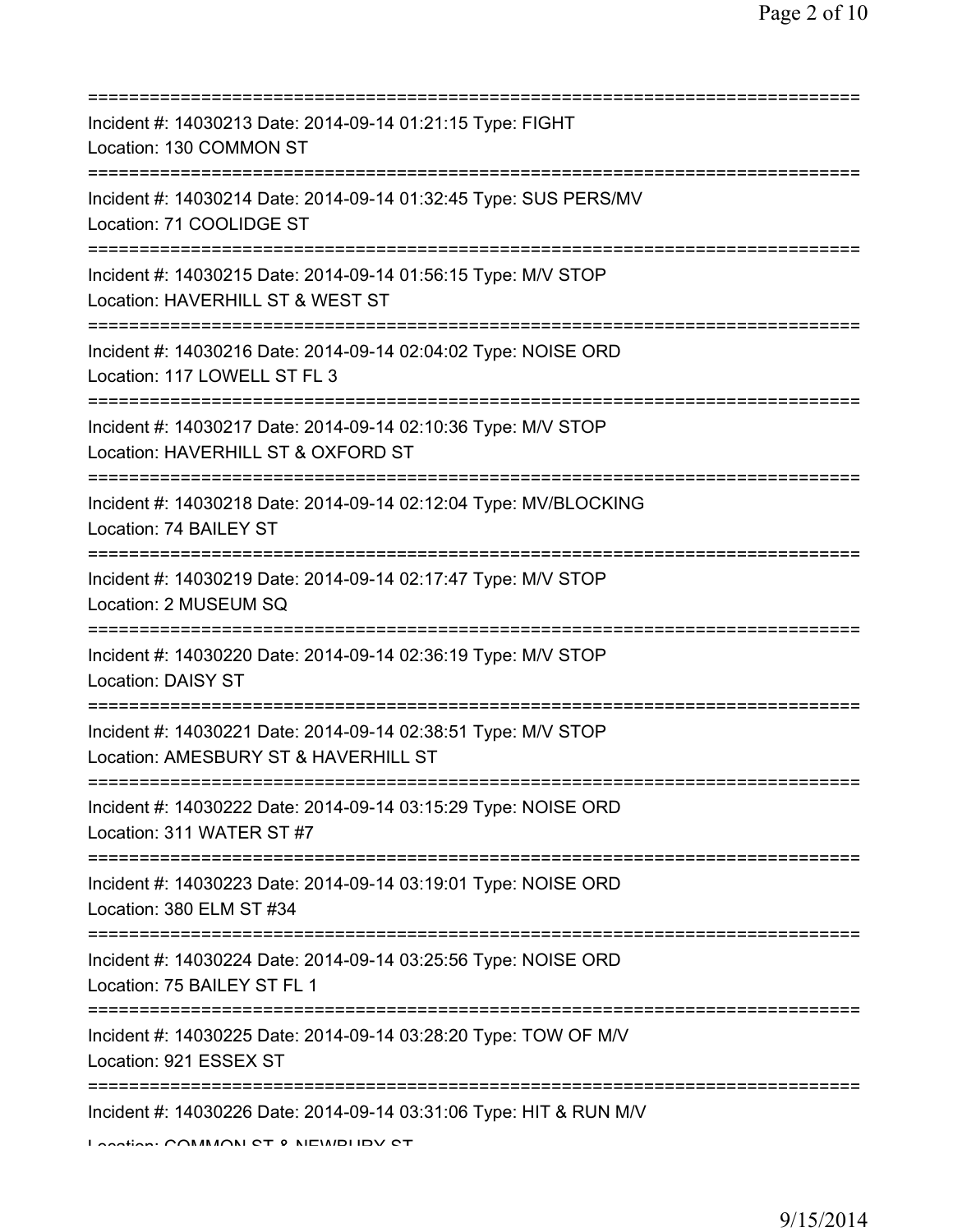| Incident #: 14030228 Date: 2014-09-14 03:35:04 Type: ALARM/BURG<br>Location: PANADERIA GUATEMAL / 647 BROADWAY<br>====================== |
|------------------------------------------------------------------------------------------------------------------------------------------|
| Incident #: 14030227 Date: 2014-09-14 03:35:09 Type: ALARMS<br>Location: 258 E HAVERHILL ST                                              |
| Incident #: 14030229 Date: 2014-09-14 03:38:18 Type: M/V STOP<br>Location: AMESBURY ST & CANAL ST<br>========================            |
| Incident #: 14030230 Date: 2014-09-14 03:46:15 Type: MAL DAMAGE<br>Location: 294 S UNION ST                                              |
| Incident #: 14030231 Date: 2014-09-14 03:48:44 Type: DOMESTIC/PROG<br>Location: 257 BROADWAY #5                                          |
| Incident #: 14030232 Date: 2014-09-14 04:02:50 Type: NOISE ORD<br>Location: 42 SARGENT ST FL 2ND<br>==================================== |
| Incident #: 14030233 Date: 2014-09-14 04:10:06 Type: M/V STOP<br>Location: WINTHROP AV                                                   |
| Incident #: 14030234 Date: 2014-09-14 04:27:51 Type: M/V STOP<br>Location: LAWRENCE ST & SARATOGA ST                                     |
| Incident #: 14030235 Date: 2014-09-14 04:41:43 Type: NOISE ORD<br>Location: 35 COMMON ST #113                                            |
| Incident #: 14030236 Date: 2014-09-14 04:56:41 Type: LARCENY/MV/PAST<br>Location: LAWRENCE ST & OAK ST                                   |
| Incident #: 14030237 Date: 2014-09-14 04:59:18 Type: DISORDERLY<br>Location: 82 SUNSET AV                                                |
| Incident #: 14030238 Date: 2014-09-14 05:01:46 Type: NOISE ORD<br>Location: 439 RIVERSIDE DR FL 2                                        |
| Incident #: 14030239 Date: 2014-09-14 05:59:16 Type: MEDIC SUPPORT<br>Location: 107 GARDEN ST #1 FL FRONT                                |
| Incident #: 14030240 Date: 2014-09-14 06:05:07 Type: MAN DOWN                                                                            |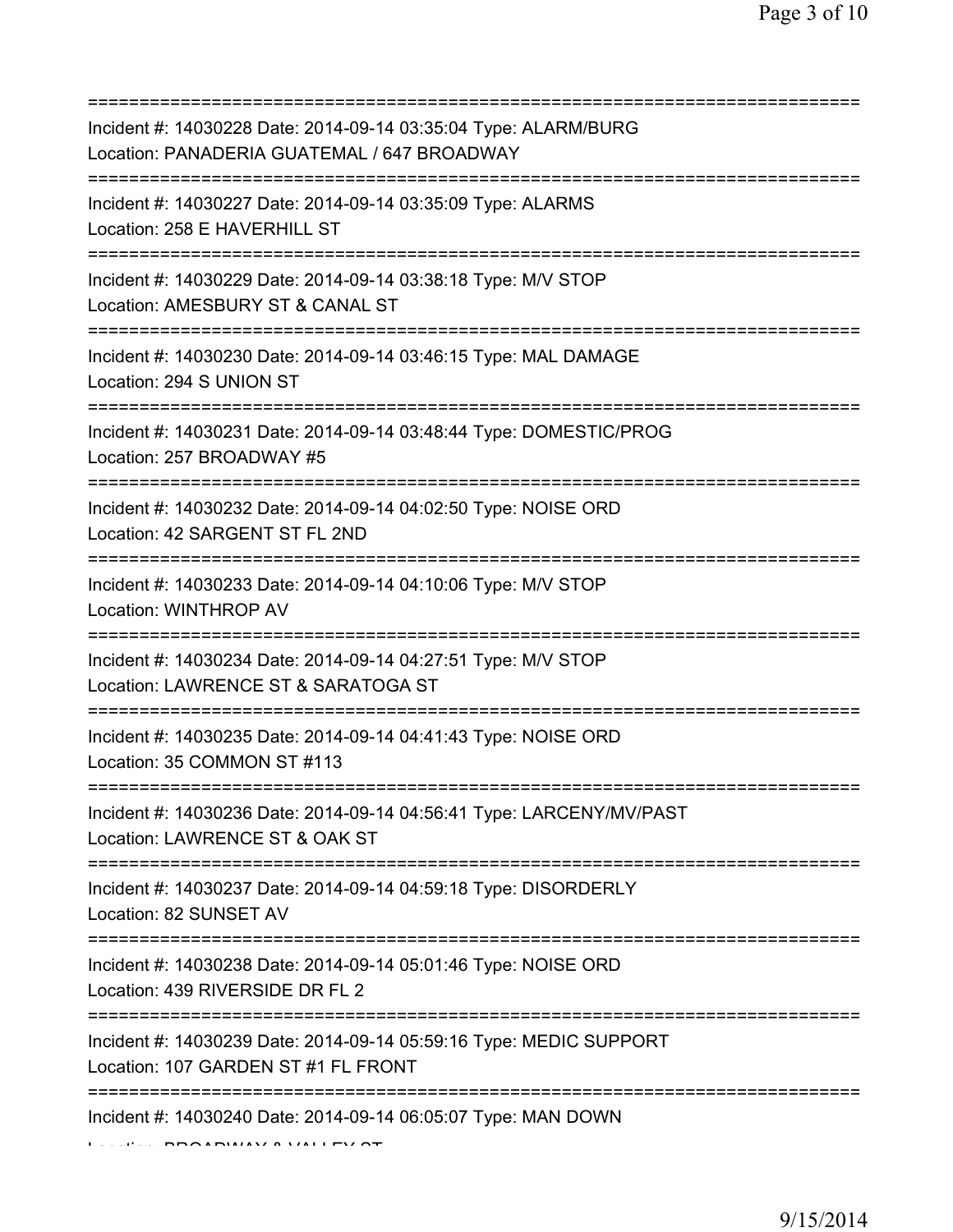| Incident #: 14030241 Date: 2014-09-14 06:11:16 Type: UNKNOWN PROB<br>Location: FARNHAM ST & PHILLIPS ST<br>=============================<br>:=========== |
|----------------------------------------------------------------------------------------------------------------------------------------------------------|
| Incident #: 14030242 Date: 2014-09-14 07:32:53 Type: SUS PERS/MV<br>Location: 1 BEACON AV #AVE                                                           |
| Incident #: 14030243 Date: 2014-09-14 07:57:00 Type: MAL DAMAGE<br>Location: ST JOSEPHS / 241 HAMPSHIRE ST                                               |
| Incident #: 14030244 Date: 2014-09-14 08:05:13 Type: M/V STOP<br>Location: ANDOVER ST & PARKER ST                                                        |
| Incident #: 14030245 Date: 2014-09-14 08:48:58 Type: THREATS<br>Location: 141 S UNION ST<br>================================                             |
| Incident #: 14030246 Date: 2014-09-14 08:57:20 Type: ALARMS<br>Location: 599 CANAL ST<br>==========================                                      |
| Incident #: 14030247 Date: 2014-09-14 09:14:05 Type: DOMESTIC/PROG<br>Location: 2 MUSEUM SQ #APT 802                                                     |
| Incident #: 14030248 Date: 2014-09-14 10:03:04 Type: DOMESTIC/PROG<br>Location: 4 BASSWOOD ST                                                            |
| Incident #: 14030249 Date: 2014-09-14 10:37:02 Type: ALARM/BURG<br>Location: 2 WEBSTER CT                                                                |
| Incident #: 14030250 Date: 2014-09-14 10:44:53 Type: ALARM/BURG<br>Location: N.E. CARDIOLOGY / 25 MARSTON ST #SUITE404                                   |
| Incident #: 14030251 Date: 2014-09-14 11:12:41 Type: RECOV/STOL/MV<br>Location: 45 BENNINGTON ST<br>======================================               |
| Incident #: 14030252 Date: 2014-09-14 11:13:12 Type: SUS PERS/MV<br>Location: 264 LOWELL ST                                                              |
| Incident #: 14030254 Date: 2014-09-14 11:28:01 Type: MV/BLOCKING<br>Location: 302 WATER ST                                                               |
| Incident #: 14030253 Date: 2014-09-14 11:28:23 Type: STOL/MV/PAS                                                                                         |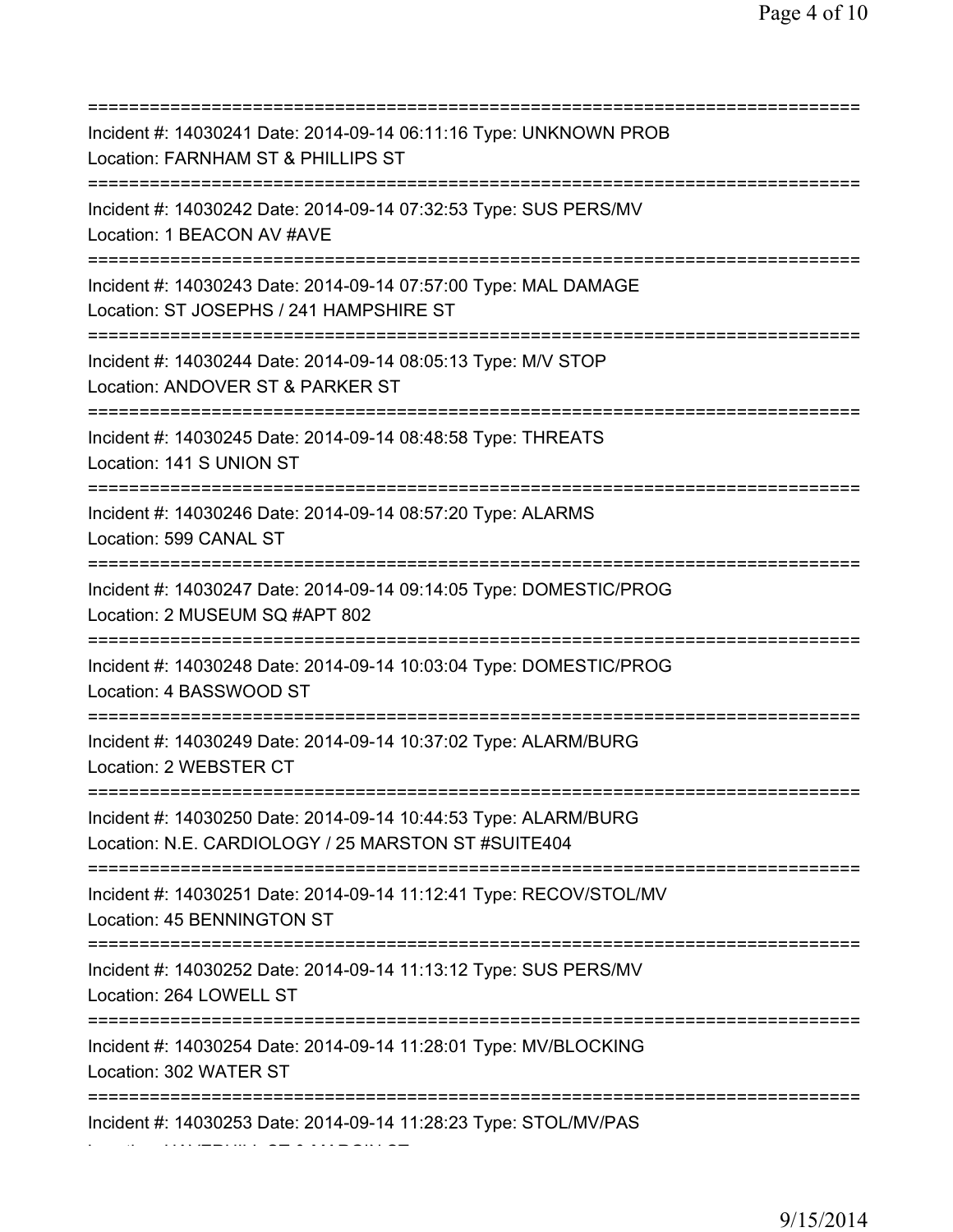=========================================================================== Incident #: 14030255 Date: 2014-09-14 11:33:59 Type: SHOPLIFTING Location: GO 1 DOLLAR / 73 WINTHROP AV =========================================================================== Incident #: 14030256 Date: 2014-09-14 11:44:36 Type: RECOV/STOL/MV Location: 34 CHANDLER ST =========================================================================== Incident #: 14030257 Date: 2014-09-14 11:53:15 Type: SUS PERS/MV Location: 479 RIVERSIDE DR =========================================================================== Incident #: 14030258 Date: 2014-09-14 12:30:53 Type: MAN DOWN Location: LAWRENCE ST & OAK ST =========================================================================== Incident #: 14030259 Date: 2014-09-14 12:33:58 Type: RECOV/STOL/MV Location: CASTLE ST =========================================================================== Incident #: 14030260 Date: 2014-09-14 12:47:03 Type: SEX OFF. PAST Location: 15 MERRIMACK VIEW CT =========================================================================== Incident #: 14030261 Date: 2014-09-14 12:52:53 Type: M/V STOP Location: ANDOVER ST & BLANCHARD ST =========================================================================== Incident #: 14030262 Date: 2014-09-14 13:30:29 Type: AUTO ACC/NO PI Location: LOWELL ST & MILTON ST =========================================================================== Incident #: 14030263 Date: 2014-09-14 13:44:49 Type: AUTO ACC/UNK PI Location: LOWELL ST & WARREN ST =========================================================================== Incident #: 14030264 Date: 2014-09-14 13:59:28 Type: ANIMAL COMPL Location: 7 W HAWLEY ST =========================================================================== Incident #: 14030265 Date: 2014-09-14 14:02:12 Type: DISTURBANCE Location: 5 PROVIDENCE ST #APT A =========================================================================== Incident #: 14030266 Date: 2014-09-14 14:16:18 Type: NOISE ORD Location: 42 STORROW ST =========================================================================== Incident #: 14030267 Date: 2014-09-14 14:43:05 Type: DISTURBANCE Location: EATON ST & EVERETT ST =========================================================================== Incident #: 14030268 Date: 2014-09-14 14:52:50 Type: DOMESTIC/PROG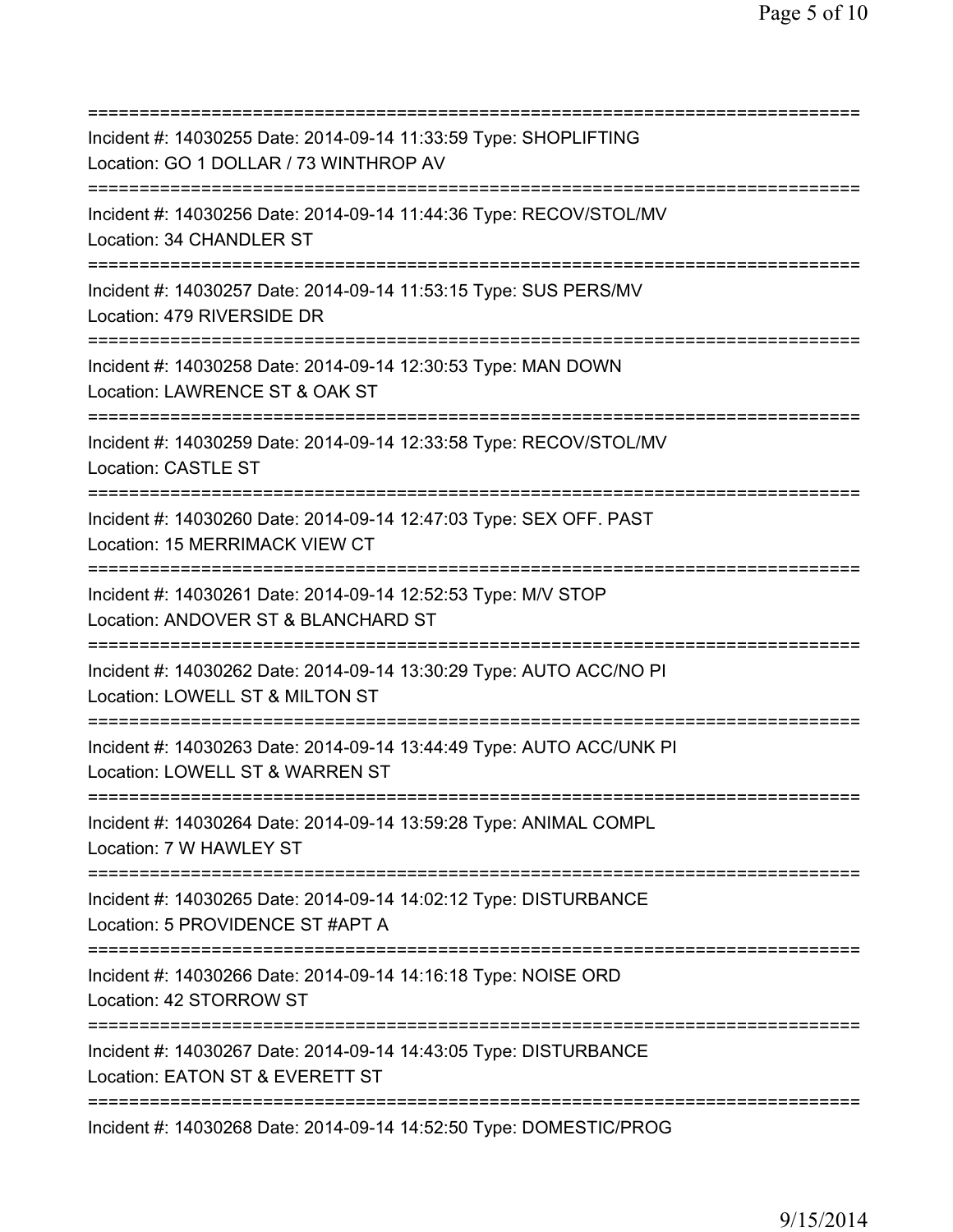| Incident #: 14030269 Date: 2014-09-14 14:56:03 Type: HIT & RUN M/V<br>Location: 80 BERKELEY ST<br>=====================================                 |
|---------------------------------------------------------------------------------------------------------------------------------------------------------|
| Incident #: 14030270 Date: 2014-09-14 16:22:14 Type: ALARM/BURG<br>Location: HONDA COMMONWEALTH / 2 COMMONWEALTH DR                                     |
| Incident #: 14030271 Date: 2014-09-14 16:34:56 Type: ASSSIT OTHER PD<br>Location: 61 ABBOTT ST<br>================================                      |
| Incident #: 14030272 Date: 2014-09-14 16:38:29 Type: KEEP PEACE<br>Location: 47 CEDAR ST FL 2ND                                                         |
| Incident #: 14030273 Date: 2014-09-14 16:45:44 Type: THREATS<br>Location: 53 CENTRE ST                                                                  |
| Incident #: 14030274 Date: 2014-09-14 16:57:10 Type: DISTURBANCE<br>Location: 5 PROVIDENCE ST #A                                                        |
| Incident #: 14030275 Date: 2014-09-14 17:02:24 Type: UNWANTEDGUEST<br>Location: ATHENS PIZZA + SUBS / 171 S BROADWAY                                    |
| Incident #: 14030277 Date: 2014-09-14 17:31:38 Type: LOST PROPERTY<br>Location: BROADWAY & CROSS ST                                                     |
| Incident #: 14030276 Date: 2014-09-14 17:35:41 Type: FIGHT<br>Location: HEWITTS PACKAGE STORE, INCORP / 109 LAWRENCE ST                                 |
| Incident #: 14030278 Date: 2014-09-14 17:41:26 Type: AUTO ACC/PED<br>Location: SHATTUCK ST & S BROADWAY ST<br>====================================      |
| Incident #: 14030279 Date: 2014-09-14 17:43:52 Type: AUTO ACC/NO PI<br>Location: ANDOVER ST & ANDOVER LINE<br>;=======================<br>============= |
| Incident #: 14030280 Date: 2014-09-14 17:58:18 Type: LARCENY/PAST<br>Location: POPULAR TAXI COMPANY / 169 NEWBURY ST                                    |
| Incident #: 14030282 Date: 2014-09-14 18:01:40 Type: THREATS<br>Location: LAWRENCE ST & MAPLE ST                                                        |
| Incident #: 14030281 Date: 2014-09-14 18:03:10 Type: M/V STOP                                                                                           |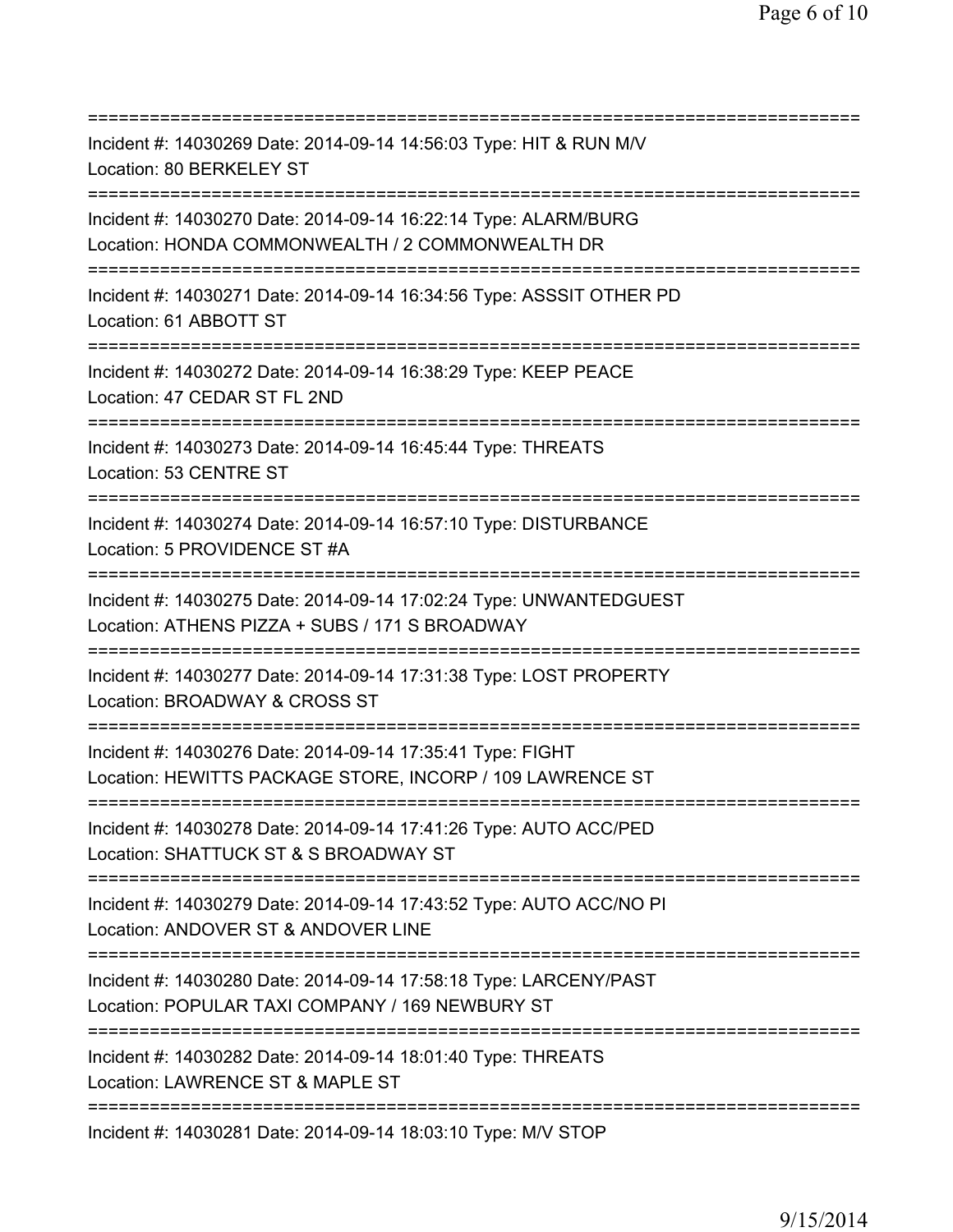| Location: BROADWAY & LOWELL ST<br>------------------------                                                         |
|--------------------------------------------------------------------------------------------------------------------|
| Incident #: 14030283 Date: 2014-09-14 18:12:14 Type: NOISE ORD<br>Location: 42 STORROW ST                          |
| Incident #: 14030284 Date: 2014-09-14 18:23:28 Type: NOISE ORD<br>Location: 314 HOWARD ST                          |
| Incident #: 14030285 Date: 2014-09-14 18:26:02 Type: M/V STOP<br>Location: BROADWAY & HAVERHILL ST                 |
| Incident #: 14030286 Date: 2014-09-14 18:30:46 Type: 209A/VIOLATION<br>Location: LAWRENCE ST & OAK ST              |
| Incident #: 14030287 Date: 2014-09-14 18:34:38 Type: ALARM/BURG<br>Location: LAJARA RESIDENCE / 35 SARGENT ST      |
| Incident #: 14030288 Date: 2014-09-14 18:41:34 Type: ANIMAL COMPL<br>Location: WEST ST & BROADWAY AVE              |
| Incident #: 14030289 Date: 2014-09-14 18:48:31 Type: ALARM/BURG<br>Location: PEOPLES UNITED BANK / 10 S BROADWAY   |
| Incident #: 14030290 Date: 2014-09-14 19:21:42 Type: NOISE ORD<br>Location: ARBOR ST & ESSEX ST                    |
| Incident #: 14030291 Date: 2014-09-14 19:33:43 Type: HIT & RUN M/V<br>Location: 25 HAMILTON ST                     |
| Incident #: 14030292 Date: 2014-09-14 19:35:48 Type: ALARM/BURG<br>Location: PARTHUM / 258 E HAVERHILL ST          |
| Incident #: 14030293 Date: 2014-09-14 19:54:31 Type: THREATS<br>Location: 107 ARLINGTON ST                         |
| --------------------------------<br>Incident #: 14030294 Date: 2014-09-14 20:01:16 Type: M/V STOP<br>Location: 114 |
| Incident #: 14030295 Date: 2014-09-14 20:03:35 Type: NOISE ORD<br>Location: NEWTON ST & SALEM ST                   |
| IndiAnt #: 14000000 Data: 0014 00 14 00:40:3E Tunn: ALADMADI IDO                                                   |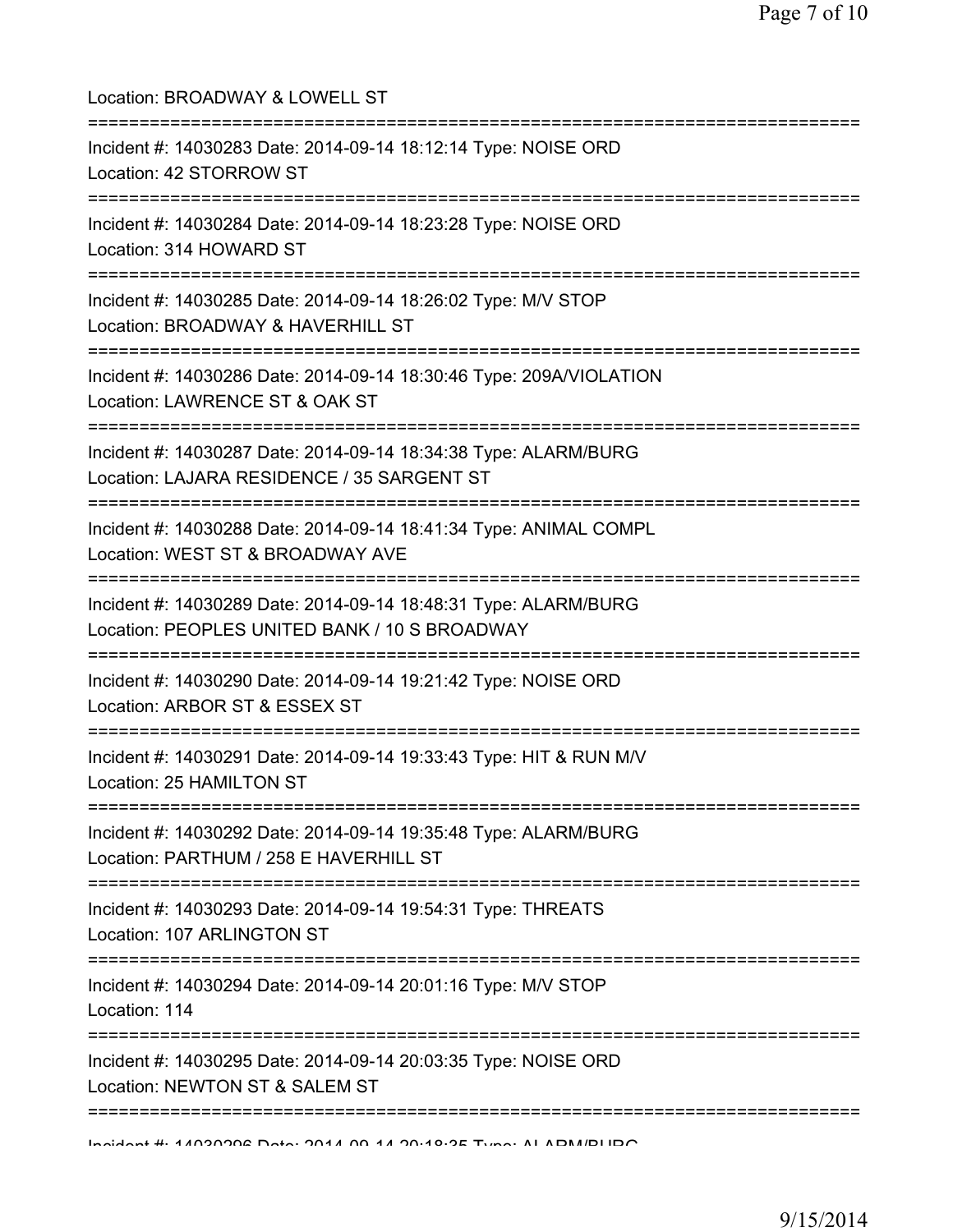Location: DUNKIN DONUTS / 123 LAWRENCE ST =========================================================================== Incident #: 14030297 Date: 2014-09-14 20:26:34 Type: DISORDERLY Location: 2 INMAN ST =========================================================================== Incident #: 14030298 Date: 2014-09-14 20:54:56 Type: M/V STOP Location: MERRIMACK ST & PARKER ST =========================================================================== Incident #: 14030301 Date: 2014-09-14 20:56:52 Type: HIT & RUN M/V Location: BROADWAY & CROSS ST =========================================================================== Incident #: 14030299 Date: 2014-09-14 20:57:55 Type: SHOTS FIRED Location: RIVERSIDE DR & TEXAS AV =========================================================================== Incident #: 14030300 Date: 2014-09-14 21:02:56 Type: ALARM/BURG Location: LEONARD SCHOOL / 60 ALLEN ST =========================================================================== Incident #: 14030302 Date: 2014-09-14 21:08:33 Type: VIO CITY ORD Location: 70 CAMBRIDGE ST =========================================================================== Incident #: 14030303 Date: 2014-09-14 21:12:57 Type: THREATS Location: 476 HAVERHILL ST =========================================================================== Incident #: 14030304 Date: 2014-09-14 21:36:30 Type: DISTURBANCE Location: 637 HOWARD ST =========================================================================== Incident #: 14030306 Date: 2014-09-14 21:36:45 Type: SUS PERS/MV Location: WALGREENS / 220 S BROADWAY =========================================================================== Incident #: 14030305 Date: 2014-09-14 21:37:17 Type: NOISE ORD Location: BROADWAY & CROSS ST =========================================================================== Incident #: 14030307 Date: 2014-09-14 21:43:25 Type: SUS PERS/MV Location: 700 ESSEX ST =========================================================================== Incident #: 14030308 Date: 2014-09-14 22:07:26 Type: SUICIDE ATTEMPT Location: WENDYS / 55 HAMPSHIRE ST =========================================================================== Incident #: 14030309 Date: 2014-09-14 22:08:06 Type: NOISE ORD Location: 198 HOWARD ST ===========================================================================  $11.410000010$  Date: 2014 09 14 20 17:30 Type: DOMESTIC/DAST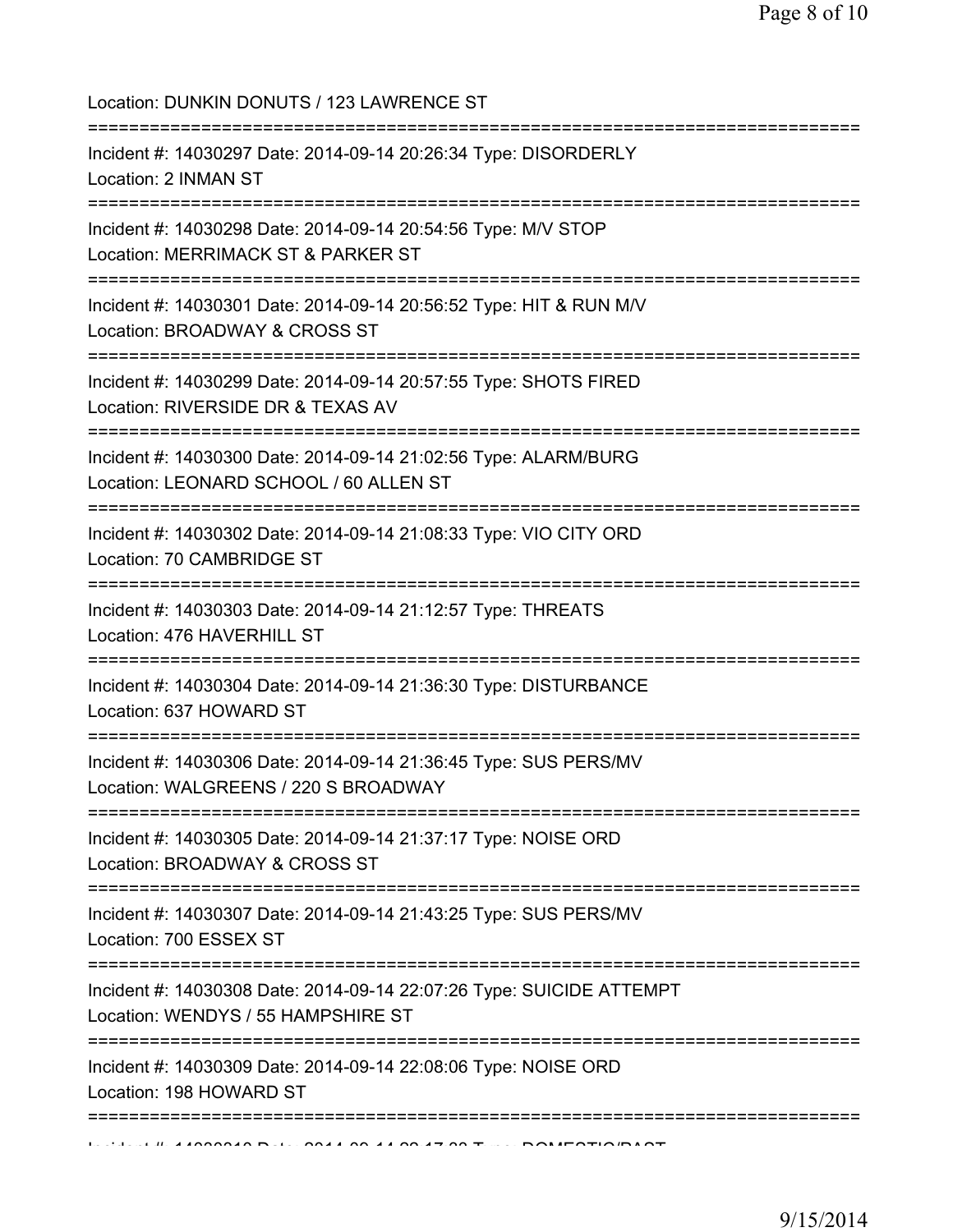Location: 637 HOWARD ST =========================================================================== Incident #: 14030311 Date: 2014-09-14 22:44:18 Type: NOISE ORD Location: 389 HOWARD ST FL 1 =========================================================================== Incident #: 14030312 Date: 2014-09-14 22:48:01 Type: HIT & RUN M/V Location: LAWRENCE ST & MYRTLE ST =========================================================================== Incident #: 14030313 Date: 2014-09-14 22:50:34 Type: GENERAL SERV Location: 487 ANDOVER ST FL 1 =========================================================================== Incident #: 14030314 Date: 2014-09-14 22:55:06 Type: UNWANTEDGUEST Location: 13 HOLT ST FL 1 =========================================================================== Incident #: 14030315 Date: 2014-09-14 22:57:58 Type: TOW OF M/V Location: DEMOULAS MARKET / 700 ESSEX ST =========================================================================== Incident #: 14030316 Date: 2014-09-14 23:01:21 Type: DOMESTIC/PROG Location: 80 BAILEY ST =========================================================================== Incident #: 14030317 Date: 2014-09-14 23:02:03 Type: COUNTERFEIT Location: 59 HANCOCK ST =========================================================================== Incident #: 14030318 Date: 2014-09-14 23:06:36 Type: HIT & RUN M/V Location: LAWRENCE ST & MYRTLE ST =========================================================================== Incident #: 14030320 Date: 2014-09-14 23:09:39 Type: SUS PERS/MV Location: AMESBURY ST & COMMON ST =========================================================================== Incident #: 14030319 Date: 2014-09-14 23:10:32 Type: MEDIC SUPPORT Location: 1 TREMONT ST =========================================================================== Incident #: 14030321 Date: 2014-09-14 23:12:08 Type: MAL DAMAGE Location: 197 PROSPECT ST =========================================================================== Incident #: 14030322 Date: 2014-09-14 23:26:21 Type: M/V STOP Location: OXFORD ST =========================================================================== Incident #: 14030323 Date: 2014-09-14 23:33:21 Type: INVESTIGATION Location: 161 NEWBURY ST =========================================================================== Incident #: 14030324 Date: 2014 09 14 23:56:58 Type: M/V STOP